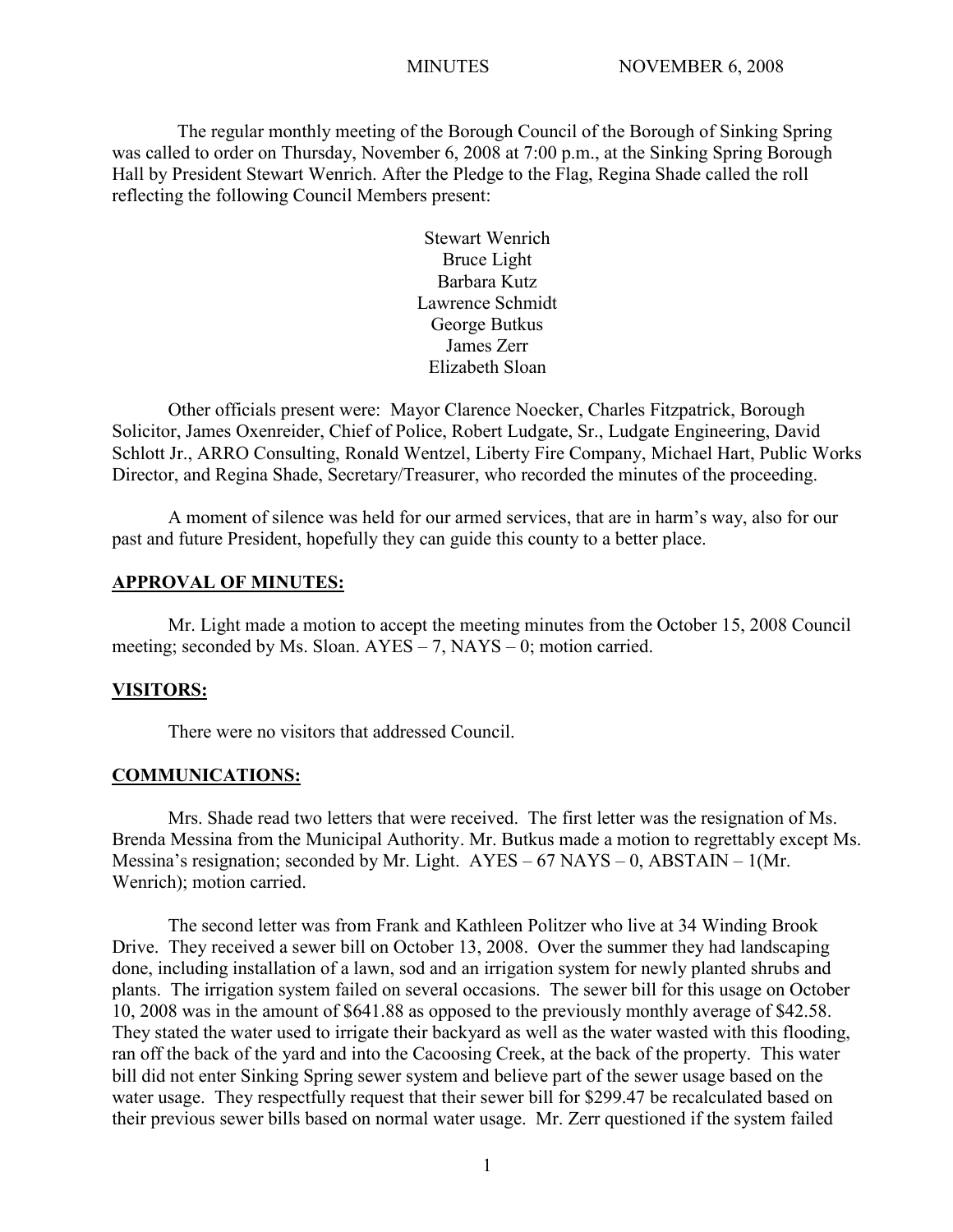# **COMMUNICATIONS (cont'd):**

immediately or was there a usage over a period of time, then the system failed. Ms. Sloan suggested that we should meet them half way, it's not our fault that the system failed and we shouldn't have to completely reverse the bill. Mr. Wenrich stated it was no different from someone watering their lawn and it does reflect in the sewer bill. Some discussion ensued on their prior sewer bills. Mr. Butkus asked for Council's permission for the chair of the administration committee and himself to gather more information and report back to Council. Mr. Wenrich gave his approval.

# **APPROVAL OF THE BILLS:**

Mrs. Kutz made a motion to pay the bills; seconded by Ms. Sloan.  $AYES - 7$ ,  $NAYS - 0$ ; motion carried.

# **MILLER ENVIRONMENTAL:**

Mr. Peter Juzyk gave the report for October, 2008. The September 2008 DMR was completed. There were no violations. The invoices for the third quarter of 2008 commercial monitoring were sent to the permittees There were two (2) notices of violation, one (1) to Paperone's and the other to V & S Sandwich Shop. Mr. Juzyk stated he mentioned briefly last month there was a cracked condenser on the heater in the garage. He spoke again to Leffler, they said the cracked condenser may smoke, but should not be hazardous to operate the unit. He does have three (3) quotes for replacement. Mr. Wenrich stated it should be replaced as soon as possible. Mr. Juzyk stated the quotes he received ranged from \$4,762.00-\$6,485.00. Mr. Butkus made a motion to authorize Mr. Juzyk to go with the low bid, not exceeding \$5,000.00 as soon as he verifies the BTU's, also to confirm the contractor, seconded by Mrs. Kutz.  $AYES - 7$ , NAYS – 0; motion carried. [Berks Products won the bid].

Mr. Juzyk stated when Crystal Springs was making a delivery; the delivery truck backed into a light pole and severed it off at ground level. He waiting for a quotation for replacement from Reading Electric, and also waiting for Crystal Springs insurer to contact him. Ms. Sloan questioned when this happened. Mr. Juzyk stated it was last week, October 29th. Mr. Zerr asked if an accident report was made. Mr. Juzyk stated he has an accident report on file at the plant. Crystal Springs has an internal accident report that they are not willing to relinquish to us. Mr. Butkus questioned if we know the name of their insurance. Mr. Juzyk said they did not give him that information. He said he does have a copy of their vehicle insurance.

Mr. Juzyk stated they completed thirty three (33) plant maintenance work orders, including repositioning the sampler tubing in the influent channel. He also included the influent composite split sample analysis. The influent composite sample has dropped since the sampler tubing has been relocated. RAS Pump #1 was rebuilt by A.C. Schultes and clarifier 1 was drained for routing cleaning and inspection. The trend of lower than average flows, which started around July continues. The BOD concentration and the loading are much lower in September and October. Mr. Butkus questioned if we finally tracked down the source of the previously high readings. Mr. Juzyk said that is correct. He stated that he believes it was due to the location of the sampler suction line.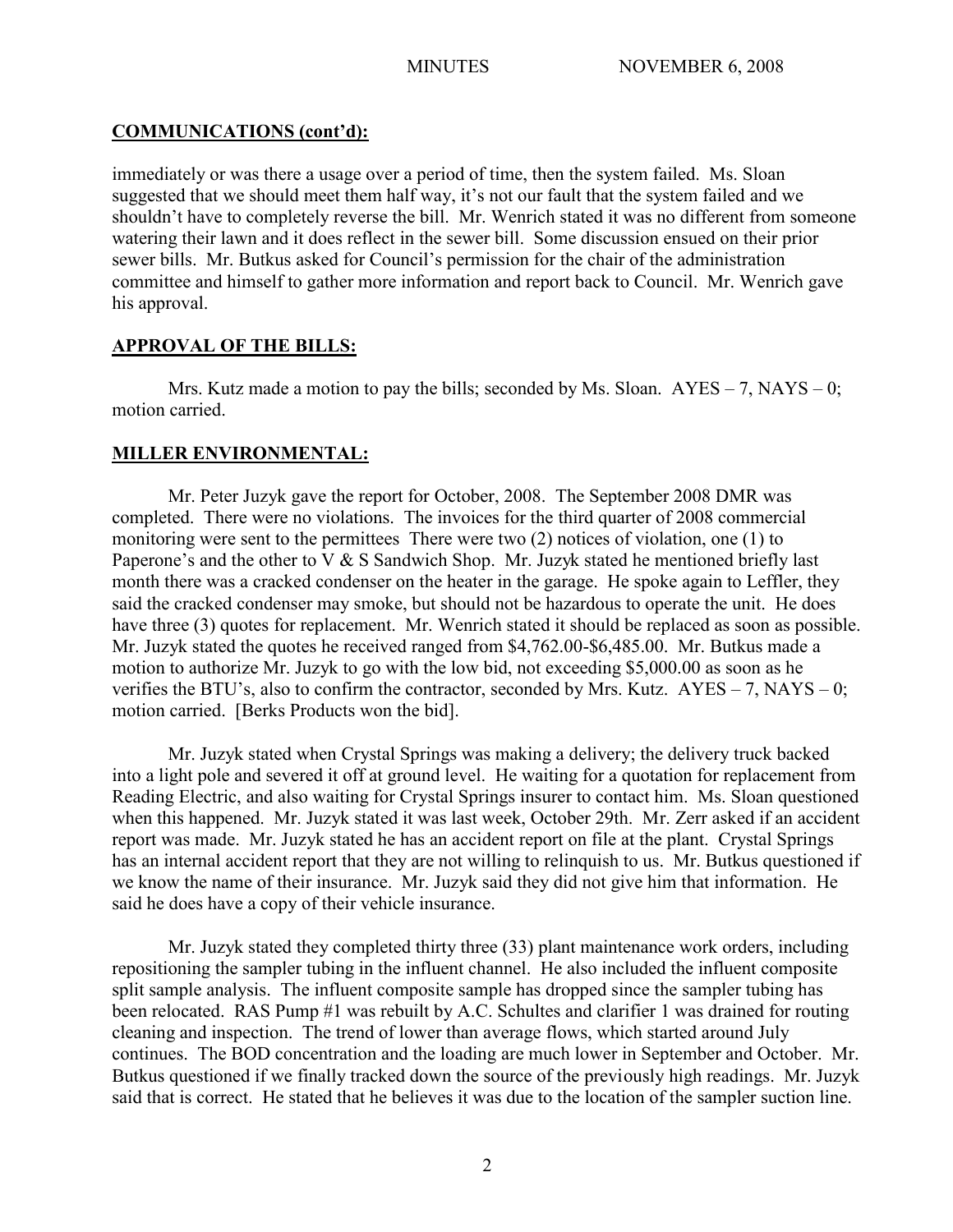#### **MILLER ENVIRONMENTAL (cont'd):**

Mr. Butkus made a motion to table the Miller Environmental contract until Workshop meeting at the end of this month, seconded by Mr. Light.  $AYES - 7$ ,  $NAYS - 0$ ; motion carried.

#### **REVITALIZATION PROJECT:**

Mr. Ludgate, Sr. stated the committee was working really hard to find funding for the Revitalization project, now that the Official Map has been approved. He stated that all of the agencies that have been contacted seem very enthusiastic and see this as an excellent solution to what is a problem not only to Sinking Spring, but regionally. He stated that about three (3) weeks ago, Mrs. Shade had received an e-mail from Alan Piper at Berks County stating there was a new program called the PCTI funding, this is not a grant. It is tied to the Smart Transportation Guide Book. He stated this was a fairly new publication, it was published March, 2008, and it was jointly published by New Jersey D.O.P. and PENNDOT. It takes a look at transportation in conjunction with community planning. They are not going to run a highway through, around a town, and ignoring the town. They want projects that work with the community. This is what they call the mobility context, working with the community context, the planning context, the financial context and the environmental context. They all come together to come out with the optimum program to address globally the needs and wants. Mr. Ludgate, Sr. attended a Reading Air Transportation Study and Technical Committee meeting today where Joe Fry, who is the Chief Engineer in District 5, made a presentation on Smart Transportation. Mr. Ludgate, Sr. showed Mr. Fry the new adopted Official Map. Mr. Fry said we should have showed our plan rather than the one that was on the screen. Mr. Ludgate, Sr. stated that how closely we fall in within the guidelines under this Smart Transportation. He is trying to figure out how to get from we are. With a plan that meets the model and approval of our Official Map, and the Revitalization Committee that are very enthusiastic to get things done, and how we parlay all this into getting the project going. This PCTI funding will fund a maximum of \$5,000,000.00 of construction. Mr. Ludgate, Sr. stated that the map that he passed out this evening, outlined in green, is roughly \$5,000,000.00 of construction on this Official Map. At the meeting he attended today, they discussed the Revitalization and the fact that it will be difficult to fund it. He told the PENNDOT and County people that this project is going to benefit all of the communities in Western Berks County, not just Sinking Spring. It's not fair to ask Sinking Spring to carry the burden of the local share. He stated it should be shared by others, whether it's through the County or through the State. He said they all nodded in agreement with that. Mr. Ludgate, Sr. is asking for Council's permission to proceed to respond to the PCTI funding application that has to been in by December 15, 2008. Mr. Ludgate, Sr. stated in a way he will present the whole project, he will explain that the \$5,000,000.00 will not build it, that it is a regional benefit, that it is a plan that ideally fits the Smart Transportation Guide Book and that we have done the steps that are called for to get to arrive at a plan. He will ask that PENNDOT along with other agencies will take a good look at this. They are restricted to a two (2) page narrative. The outline of this narrative will be modified. He would like to work beyond the \$5,000,000.00. He stated the people who are in the business of planning in transportation have bought into our Official Map. They agree it's a solution and want to see it happen. Mr. Schmidt stated that awhile ago Mr. Ludgate, Sr. said he wanted to get a private contractor to do this work, as against PENNDOT work. Mr. Ludgate, Sr. stated the PCTI funding is PENNDOT money. PENNDOT stated through e-mails that this would be what is called a PENNDOT Let and they have PENNDOT control. There are two (2) ways a project can be built on a PENNDOT highway. It can be built by PENNDOT or by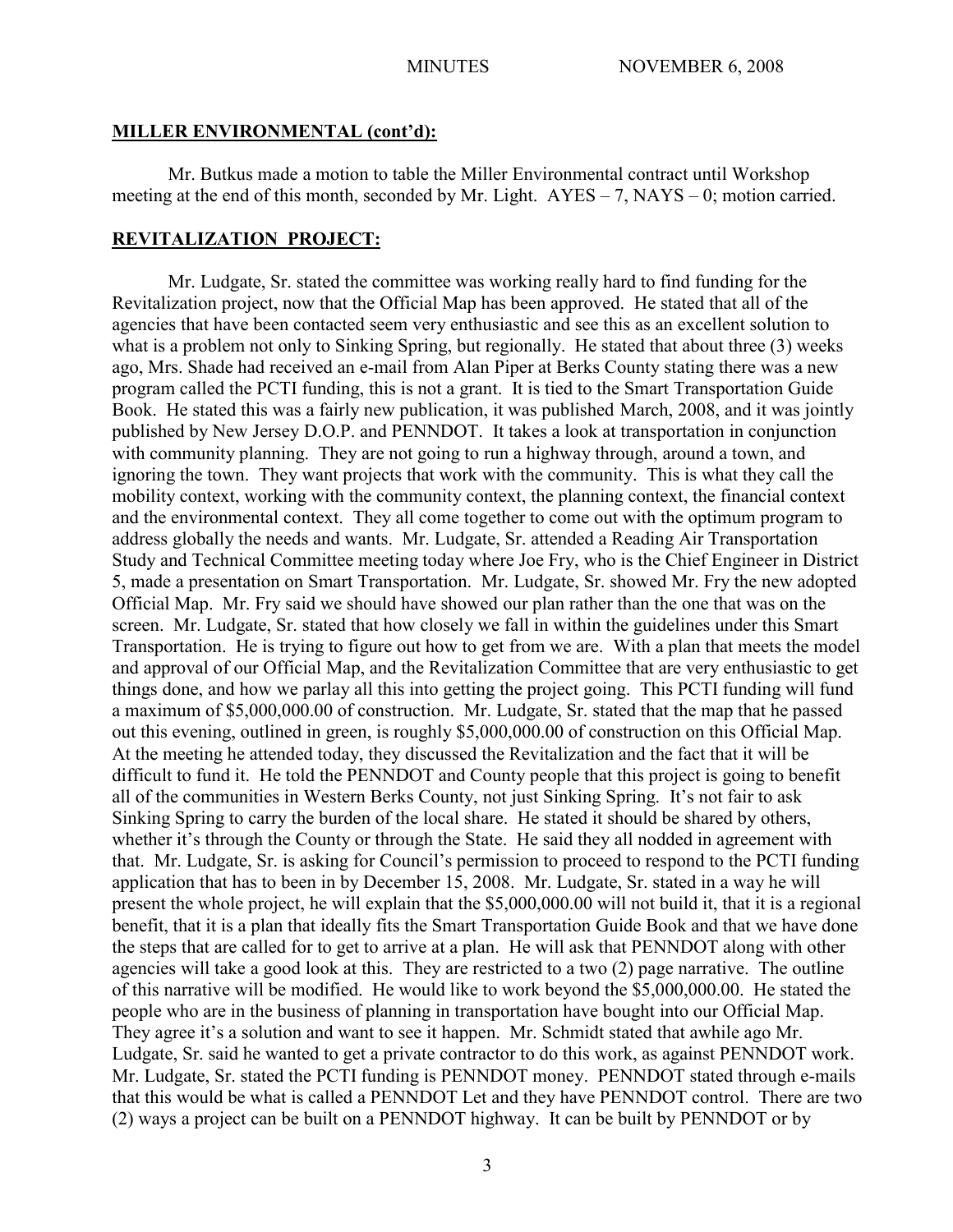# **REVITALIZATION PROJECT (cont'd):**

PENNDOT'S approval of a PENNDOT plan. It can also be built under a Highway Occupancy Permit, which is how most private projects are built. West Reading was built under two (2) phases of construction. One block was a PENNDOT project on a PENNDOT approved plan and five (5) blocks were done under a Highway Occupancy Permit. The five (5) blocks under the Highway Occupancy Permit were done more quickly and at lower costs than the one (1) block done by PENNDOT. Mr. Schmidt said his understanding is that we would put the money up front and then they will reimburse us. Mr. Ludgate, Sr. stated that is what was said at the meeting he attended today. He asked them how they can expect the Borough of Sinking Spring to come up with this kind of money to go for reimbursement. They said this doesn't happen all at once. They said the contractor will build, then bill for his payment, the Borough will make the payment, then PENNDOT will reimburse the Borough. The contractor normally bills for progress payments monthly on those types of jobs. He stated the Borough would probably be out two (2) or three (3) months until they would receive reimbursement. Mr. Ludgate, Sr. made it clear that the State money used as reimbursement is not a loan. He also stated that the Borough would have expenses that would not be covered. Mr. Wenrich asked if this application would bind us in any way. Mr. Ludgate, Sr. stated that it would not, because the application is going in competitively. Mr. Wenrich stated that if we were to file this application and it did not suit Council or fit our needs, we can walk away from it. Mr. Ludgate, Sr. agreed and said if we do not file this application then we do not have any opportunity. Mr. Schmidt questioned if this money would cover any properties that would be taken over. Mr. Ludgate, Sr. stated this was not; there were separate agencies that would deal with the property takeovers. A brief discussion ensued. Mr. Schmidt made a motion to allow Ludgate Engineering to proceed with the application for the PCTI funding, seconded by Mr. Light. AYES – 7, NAYS – 0; motion carried.

# **EXECUTIVE SESSION:**

An executive session was held at 7:41 p.m. for personnel issues.

# **RECONVENE:**

Council reconvened at 8:10 p.m.

# **UNFINISHED BUSINESS:**

The first item is the Ordinance to assume the debt of the Authority. Mr. Fitzpatrick stated Mike Setley, who acted as Financial Advisor to the Authority and who performed the legal work with respect to the Authority borrowing money from, what was then Blue Ball bank and is now Susquehanna Bank. He has prepared an Ordinance that has enabled the Borough to assume the debt of the Authority, the outstanding balance on the debt. Mr. Setley stated he provided Mrs. Shade with a copy of the Ordinance and it has been advertised in accordance with the Local Government Union Debt Act. He stated Council could take action if they choose. This will be replacing the Sewer Revenue Note with the Borough's General Obligation Note. He stated there is \$597,367.90 remaining on the Note. It will be paid off on February 15, 2015. It is at a 4.3% interest rate. He stated there will be some additional fees that will have to be paid, such as bank fees, legal fees, etc. Some discussion ensued on grant money and borrowing funds. Mr. Light made a motion to approve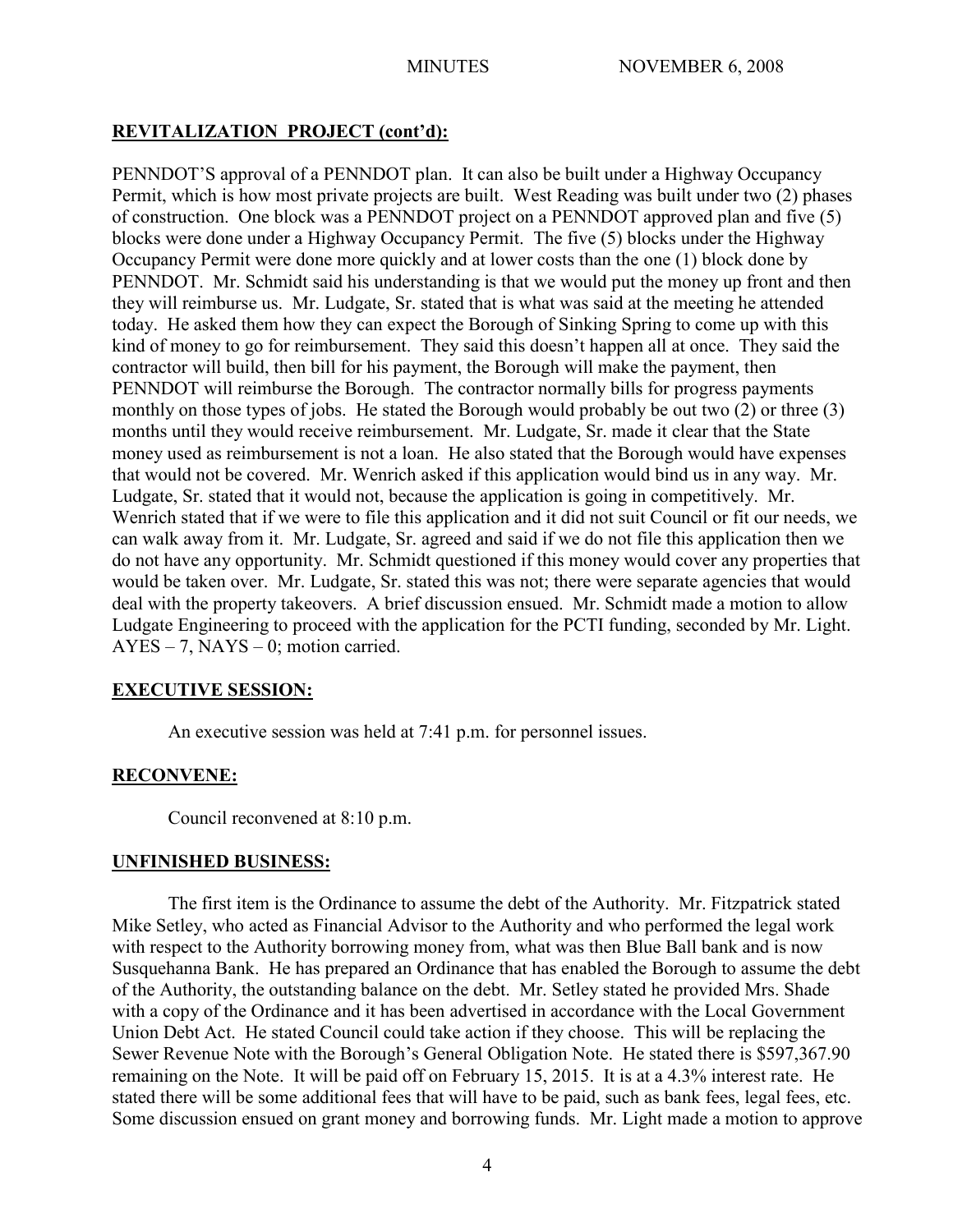### **UNFINISHED BUSINESS (cont'd):**

the ordinance and authorize the appropriate officers to execute all documentation required for filing with D.C.E.D., seconded by Mr. Schmidt.  $AYES - 6$ ,  $NAYS - 1$  (Mr. Butkus); motion carried.

Mr. Wenrich suggested that the Budget meeting should be scheduled for Monday, November  $24<sup>th</sup>$  and it will also be the Workshop meeting.

Mrs. Shade stated every year we have been using Reinhart and Company and has received a letter that they request we get a motion and a second to appoint them as the auditors for 2009. Mr. Schmidt made a motion to appoint Reinhart and Company as the auditors for 2009, seconded by Mr. Zerr. AYES – 7, NAYS – 0; motion carried.

Mrs. Shade stated that on Sunday, November  $16<sup>th</sup>$ , at the Liberty Fire Company, the Revitalization Committee is having a Vera Bradley Bingo. There will be 25 games of bingo to be played. There will be items raffled off, AAA is giving us a \$300.00 trip, there is also a \$150.00 spa day from Hair on the Avenue, along with prizes from different businesses in the Municipality. The doors and the kitchen will open at 11:00 A.M. Tickets are \$20.00 in advance or \$25.00 at the door. The tickets are available at the Borough Hall.

Mr. Wenrich stated the Borough Hall open house will be December 3<sup>rd</sup> from 7:00P.M.-9:00P.M. Some discussion ensued about what time Santa should arrive.

Chief Wentzel questioned if the Fire Company was going to take Santa around on the fire truck. Some discussion ensued regarding this and someone would get back to him with details.

The next item was the Western Berks Fire Company. Mr. Fitzpatrick stated there was a meeting conducted by the Task Force, where the Chiefs of the various Fire Companies presented information concerning the proposed merger of the Wernersville, Sinking Spring, Fritztown and Lower Heidelberg Fire Companies. The proposal is to merge the four (4) companies. The municipalities would provide the financial support for the merged company. The contribution by each Municipality would be based upon the assessed valuation in those Municipalities. Mr. Schmidt stated that Sinking Spring's contribution would be \$185,562.46, Wernersville's is \$105,221.70, Lower Heidelberg's is \$319,653.66 and South Heidelberg's is \$339,216.54. Mr. Fitzpatrick stated the Task Forces proposal is to have a thirteen (13) member board that would operate for the first three (3) years of the entity being in existence and then having a nine (9) member board thereafter. The thirteen (13) member board would be comprised of a Fire Company Commissioner; four (4) representatives from the Fire Departments, one (1) from each; four (4) representatives of the Municipalities, one (1) from each and one (1) person from each of the municipalities, appointed by the municipalities. After the third year it would decrease to nine (9). The Commissioner; would be a member; a member from each of the four (4) former Fire Companies and a member from each municipality. The Solicitors had several issues. Mr. Fitzpatrick stated one (1) of his concerns was after the third year, the way it was structured, with the municipalities providing all the financial contributions they would be the minority. One (1) of the other Solicitors from another Township stated, maybe the vote should be skewed because they would be contributing more money, and then they should have more votes. Mr. Butkus questioned if it would be possible to add a requirement that before any apparatus is permanently removed from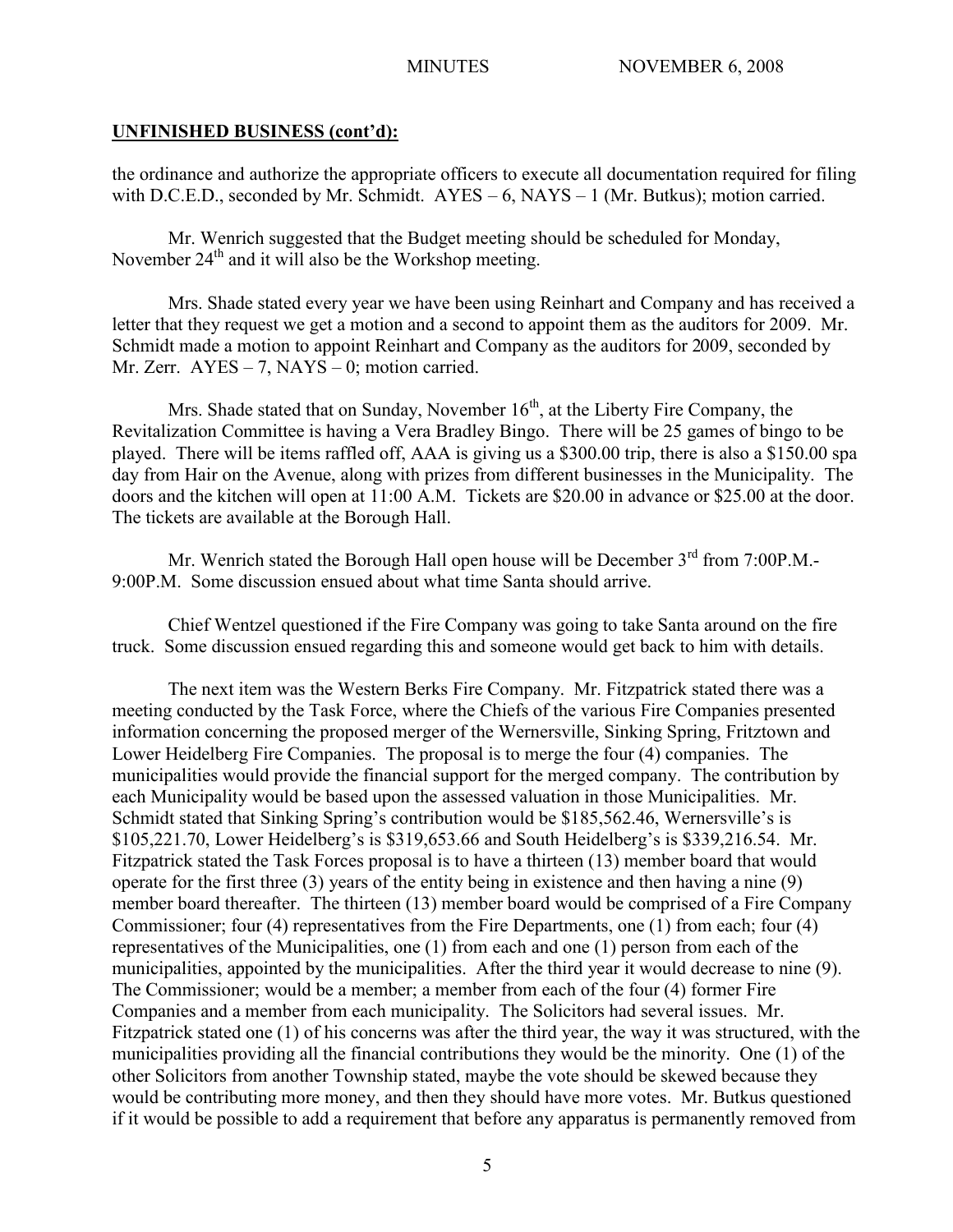# **UNFINISHED BUSINESS (cont'd):**

any municipality that it would put in on referendum in that municipality. He understands that on paper they would be owned by this new entity, but before they move any of the apparatus to another station house, the residents should be the ones to decide since they are the ones who paid for the apparatus. Mr. Fitzpatrick stated he will look into having this put into the Western Berks Fire Department By-Laws. All capital equipment, owned by each of the Fire Companies will titled in the name of the merged company. Some discussion ensued regarding possible removal of apparatus. Mr. Wenrich stated his main concern with this merger is the budget. He stated that the proposed budget for the merge is approximately \$45,000.00 more than the current Fire Budget. Mr. Wenrich continued some discussion on the budget and how it can be lowered. Chief Wentzel stated that the officers from the four (4) Fire Companies sat down together and crunched some numbers and eliminated approximately \$12,000.00 out of the operating costs after comparing bills from past years of what was budgeted. He stated the salaries were the biggest expense cut. Some discussion ensued on the paid drivers salaries and different budgeted items. Mr. Butkus made a motion to donate  $$1,500.00$  for the By-Laws and declaration on intent, seconded by Mr. Light. AYES – 5, NAYS – 2 (Mr. Wenrich and Mr. Zerr); motion carried.

# **MR. LEVENDOWSKI:**

Mr. Levendowski addressed Council about his high sewer bill at 3992 Penn Avenue. He had a problem with being charged for ten (10) units when he only has one (1) sewer connection.

### **NEW BUSINESS:**

The first item was paying of Authority bills. Mrs. Shade stated that the Authority has run out of money and there is an ARRO Consulting bill for \$21, 424.17 that needs to be paid. Mr. Schmidt made a motion that the ARRO Consulting bill be paid from the Borough's Sewer Revenue account, seconded by Mr. Butkus.  $AYES - 7$ ,  $NAYS - 0$ ; motion carried.

The next item was the time extension for Terrace and Sunset. Mr. Ludgate, Sr. stated it has been recommended by the Planning Commission that the time extensions offered by the developers should be accepted. The time extension for Sunset would be February 6, 2009 and the time extension for Terrace would be March 2, 2009. Mr. Butkus made a motion to accept the time extension for these two (2) plans, seconded by Ms. Sloan.  $AYES - 6$ ,  $NAYS - 1$  (Mr. Zerr); motion carried.

The next item was the Planning Module for Traditions. Mr. Schlott stated the Planning Module, through D.E.P. was approved by the Authority. It is for the capacity they need to require in the amount of 32,724 gallons per day. Some discussion ensued regarding the capacity. Mr. Butkus made a motion to accept the Planning Module for Traditions, seconded by Mr. Zerr. AYES – 7, NAYS – 0; motion carried.

Mayor Noecker stated Diane Toontas, a part-time Police Officer, went on maternity leave in the beginning of 2007 and has not worked a shift since. It was suggested that she turn in all of her equipment. She also submitted a letter of resignation, effective immediately. Mr. Butkus made a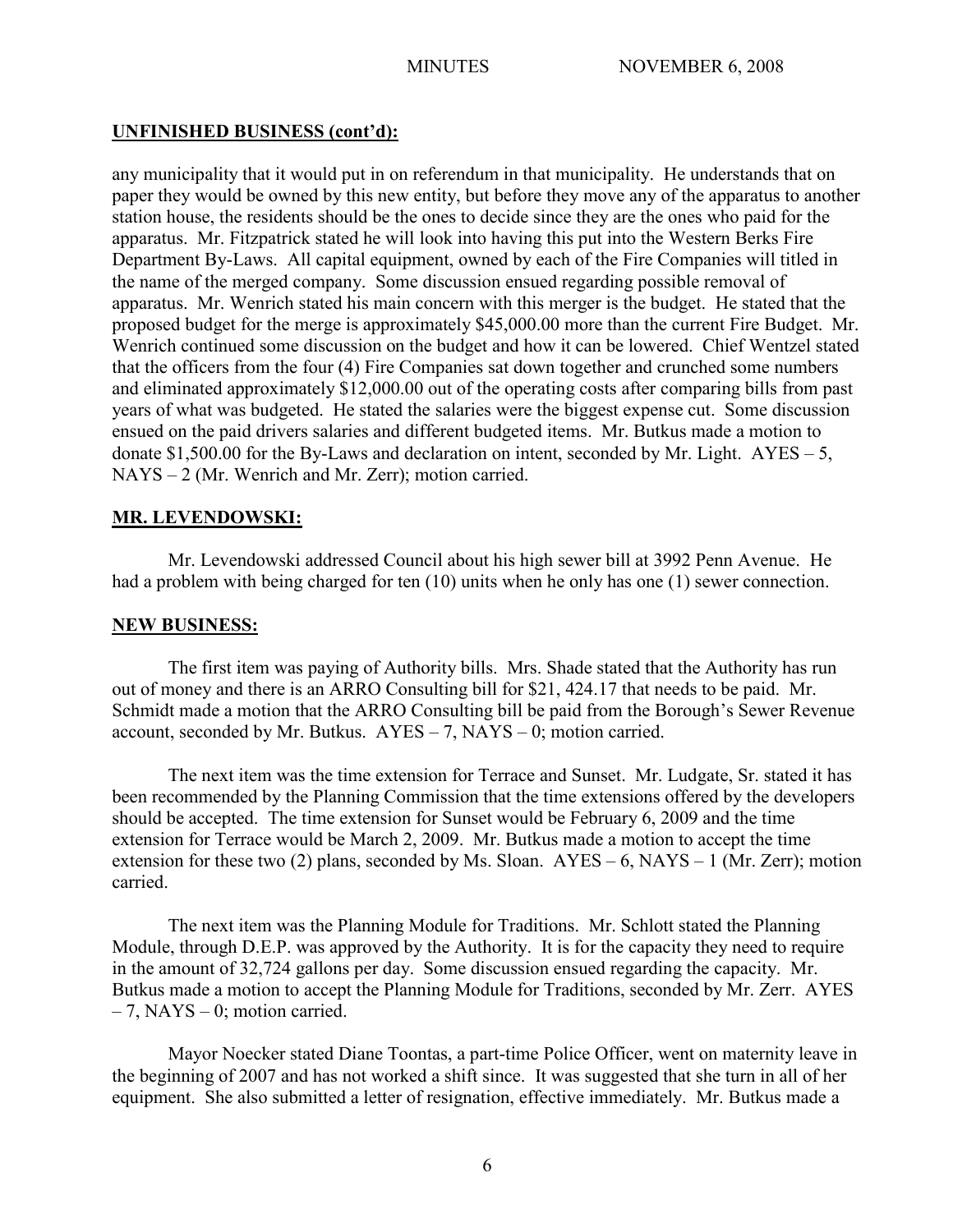#### **NEW BUSINESS (cont'd):**

motion to accept her letter of resignation, seconded by Ms. Sloan. AYES – 7, NAYS – 0; motion carried.

Mr. Ludgate, Sr. stated the Planning Commission has recommended a waiver of Section 5.514 of the subdivision regulation regarding South Hull Street. Mr. Bonenberger of the Hull Street Project stated there will be four (4) parcels to this project. He stated that none of the lots meets the ordinance. They are combining and re-subdividing them so they do meet the ordinance requirements. Mr. Schmidt made a motion to accept the recommendation of the Planning Commission for the waiver, seconded by Mr. Light.  $AYES - 6$ ,  $NAYS - 1$  (Mr. Zerr); motion carried. Mr. Bonenberger stated the frontage access will be off of Columbia Avenue and there will be an access easement off of South Hull Street.

The next item was the Hoffman Plan. Mr. Ludgate, Sr. stated the Planning Commission recommended the conditional preliminary approval for the Hoffman Plan. This is the plan that is primarily in Spring Township for an office project. A representative from McCarthy Engineer briefly discussed the layout of the plan. Ms. Sloan stated we should request some escrow to be held in case there would be some storm water issues. Some discussion ensued regarding these possible storm water issues. Mr. Schmidt made a motion to accept the conditional preliminary plan for Hoffman Industries, seconded by Mrs. Kutz. AYES – 7, NAYS – 0; motion carried.

Mr. Ludgate, Sr. stated Brookfield Phase I & II has requested release of surety for certain improvements that have been completed. He stated there are some issues with storm water construction. Mr. Schlott said they had done an inspection and found some problems; they have not re-inspected to see if the issues were fixed. Mr. Fitzpatrick requested no escrow release should be issued to Brookfield at this time. Mr. Hart discussed briefly some of the issues with the damaged sewer lines. It has been table at this time.

### **PUBLIC COMMENT:**

No public comment.

### **COUNCIL COMMENTS:**

Mr. Zerr stated on December  $9<sup>th</sup>$  at 10:00 A.M. the arbitration hearing will be held at the Borough Hall.

Mr. Butkus thanked council for the condolences on the passing of his Grandfather. He also apologized for his absence as of late.

Ms. Sloan has received two (2) letters of resignation from the Library Board. Two (2) people have stepped forward to fill the positions. The individuals are Ann Case and Michelle Hollub. Mr. Butkus made a motion to appoint them to the Library Board, seconded by Mr. Schmidt.  $AYES - 7$ ,  $NAYS - 0$ ; motion carried.